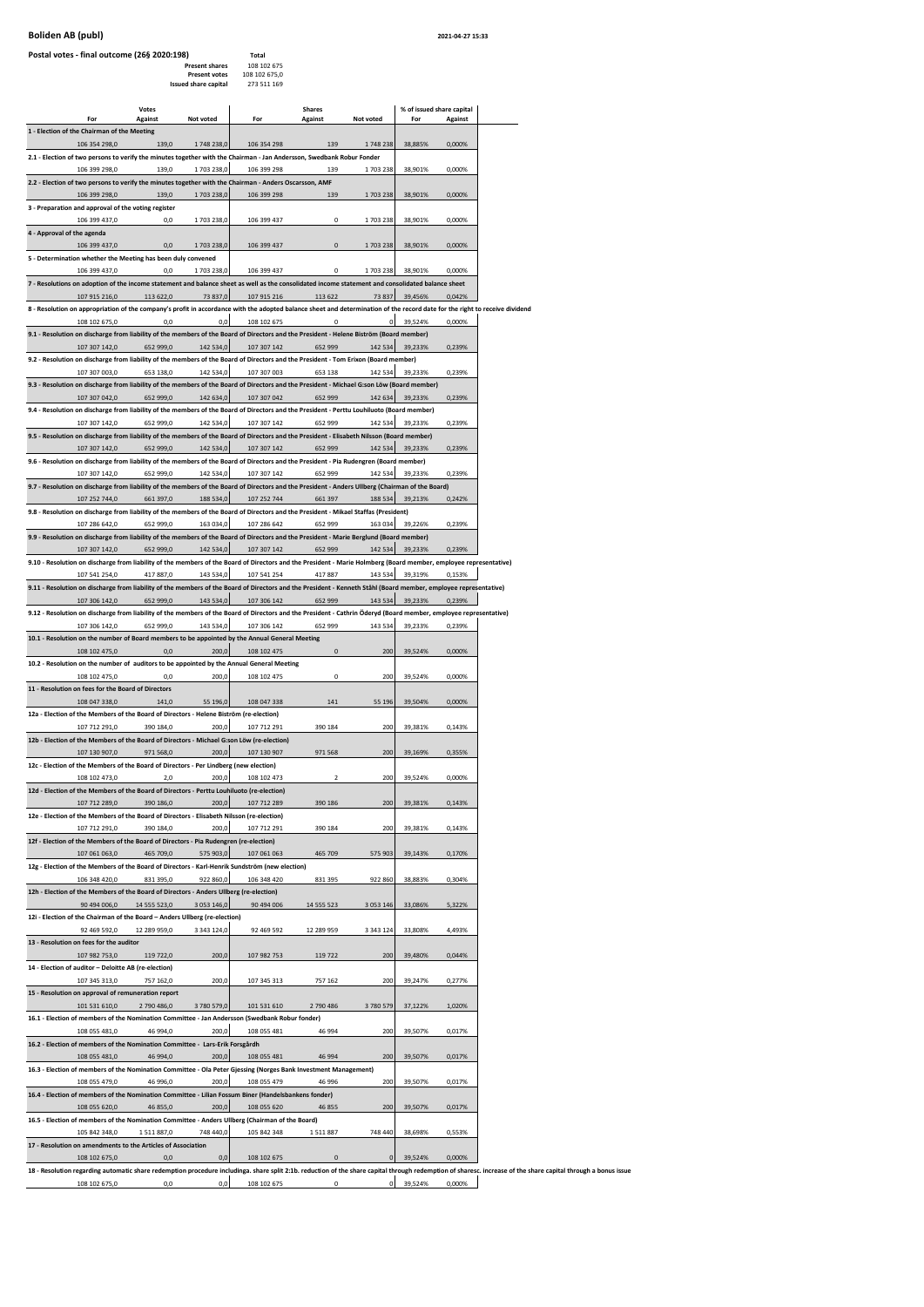## **Boliden AB (publ)** 2021-04-27 15:33

## **Postal votes ‐ final outcome (26§ 2020:198) Total**

|                                                                                                                                                                             | Votes<br><b>Shares</b> |            |             | % of given votes |           |          |                | % present shares |          | % of issued share capital |           |         |         |              |
|-----------------------------------------------------------------------------------------------------------------------------------------------------------------------------|------------------------|------------|-------------|------------------|-----------|----------|----------------|------------------|----------|---------------------------|-----------|---------|---------|--------------|
| For                                                                                                                                                                         | Against                | Not voted  | For         | Against          | Not voted | For      | <b>Against</b> | Not voted        | For      | Against                   | Not voted | For     | Against | No vot./rep. |
| 1 - Election of the Chairman of the Meeting                                                                                                                                 |                        |            |             |                  |           |          |                |                  |          |                           |           |         |         |              |
| 106 354 298,0                                                                                                                                                               | 139,0                  | 1748 238,0 | 106 354 298 | 139              | 1748238   | 100,000% | 0,000%         | 1,617%           | 98,383%  | 0,000%                    | 1,617%    | 38,885% | 0,000%  | 61,115%      |
| 2.1 - Election of two persons to verify the minutes together with the Chairman - Jan Andersson, Swedbank Robur Fonder                                                       |                        |            |             |                  |           |          |                |                  |          |                           |           |         |         |              |
| 106 399 298,0                                                                                                                                                               | 139,0                  | 1703 238,0 | 106 399 298 | 139              | 1703238   | 100,000% | 0,000%         | 1,576%           | 98,424%  | 0,000%                    | 1,576%    | 38,901% | 0,000%  | 61,099%      |
| 2.2 - Election of two persons to verify the minutes together with the Chairman - Anders Oscarsson, AMF                                                                      |                        |            |             |                  |           |          |                |                  |          |                           |           |         |         |              |
| 106 399 298,0                                                                                                                                                               | 139,0                  | 1703 238,  | 106 399 298 | 139              | 1703238   | 100,000% | 0,000%         | 1,576%           | 98,424%  | 0,000%                    | 1,576%    | 38,901% | 0,000%  | 61,099%      |
| 3 - Preparation and approval of the voting register                                                                                                                         |                        |            |             |                  |           |          |                |                  |          |                           |           |         |         |              |
| 106 399 437,0                                                                                                                                                               | 0,0                    | 1703 238,  | 106 399 437 | $\mathbf 0$      | 1703238   | 100,000% | 0,000%         | 1,576%           | 98,424%  | 0,000%                    | 1,576%    | 38,901% | 0,000%  | 61,099%      |
| 4 - Approval of the agenda                                                                                                                                                  |                        |            |             |                  |           |          |                |                  |          |                           |           |         |         |              |
| 106 399 437,0                                                                                                                                                               | 0,0                    | 1703 238,0 | 106 399 437 | $\mathbf{0}$     | 1703238   | 100,000% | 0,000%         | 1,576%           | 98,424%  | 0,000%                    | 1,576%    | 38,901% | 0,000%  | 61,099%      |
| 5 - Determination whether the Meeting has been duly convened                                                                                                                |                        |            |             |                  |           |          |                |                  |          |                           |           |         |         |              |
| 106 399 437,0                                                                                                                                                               | 0.0                    | 1703 238,0 | 106 399 437 | $\mathbf 0$      | 1703238   | 100,000% | 0.000%         | 1,576%           | 98,424%  | 0,000%                    | 1,576%    | 38,901% | 0.000%  | 61,099%      |
| 7 - Resolutions on adoption of the income statement and balance sheet as well as the consolidated income statement and consolidated balance sheet                           |                        |            |             |                  |           |          |                |                  |          |                           |           |         |         |              |
| 107 915 216,0                                                                                                                                                               | 113 622,0              | 73 837,0   | 107 915 216 | 113 622          | 73 837    | 99,895%  | 0,105%         | 0,068%           | 99,827%  | 0,105%                    | 0,068%    | 39,456% | 0,042%  | 60,503%      |
| 8 - Resolution on appropriation of the company's profit in accordance with the adopted balance sheet and determination of the record date for the right to receive dividend |                        |            |             |                  |           |          |                |                  |          |                           |           |         |         |              |
| 108 102 675,0                                                                                                                                                               | 0,0                    | 0,0        | 108 102 675 | $\mathsf 0$      | $\Omega$  | 100,000% | 0,000%         | 0,000%           | 100,000% | 0,000%                    | 0,000%    | 39,524% | 0,000%  | 60,476%      |
| 9.1 - Resolution on discharge from liability of the members of the Board of Directors and the President - Helene Biström (Board member)                                     |                        |            |             |                  |           |          |                |                  |          |                           |           |         |         |              |
| 107 307 142,0                                                                                                                                                               | 652 999,0              | 142 534,0  | 107 307 142 | 652 999          | 142 534   | 99,395%  | 0,605%         | 0,132%           | 99,264%  | 0,604%                    | 0,132%    | 39,233% | 0,239%  | 60,528%      |
| 9.2 - Resolution on discharge from liability of the members of the Board of Directors and the President - Tom Erixon (Board member)                                         |                        |            |             |                  |           |          |                |                  |          |                           |           |         |         |              |
| 107 307 003,0                                                                                                                                                               | 653 138,0              | 142 534,0  | 107 307 003 | 653 138          | 142 534   | 99,395%  | 0,605%         | 0,132%           | 99,264%  | 0,604%                    | 0,132%    | 39,233% | 0,239%  | 60,528%      |
| 9.3 - Resolution on discharge from liability of the members of the Board of Directors and the President - Michael G:son Löw (Board member)                                  |                        |            |             |                  |           |          |                |                  |          |                           |           |         |         |              |
| 107 307 042,0                                                                                                                                                               | 652 999,0              | 142 634,0  | 107 307 042 | 652 999          | 142 634   | 99,395%  | 0,605%         | 0,132%           | 99,264%  | 0,604%                    | 0,132%    | 39,233% | 0,239%  | 60,528%      |
| 9.4 - Resolution on discharge from liability of the members of the Board of Directors and the President - Perttu Louhiluoto (Board member)                                  |                        |            |             |                  |           |          |                |                  |          |                           |           |         |         |              |
| 107 307 142,0                                                                                                                                                               | 652 999,0              | 142 534,0  | 107 307 142 | 652 999          | 142 534   | 99,395%  | 0,605%         | 0,132%           | 99,264%  | 0,604%                    | 0,132%    | 39,233% | 0,239%  | 60,528%      |
| 9.5 - Resolution on discharge from liability of the members of the Board of Directors and the President - Elisabeth Nilsson (Board member)                                  |                        |            |             |                  |           |          |                |                  |          |                           |           |         |         |              |
| 107 307 142,0                                                                                                                                                               | 652 999,0              | 142 534,0  | 107 307 142 | 652 999          | 142 534   | 99,395%  | 0,605%         | 0,132%           | 99,264%  | 0,604%                    | 0,132%    | 39,233% | 0,239%  | 60,528%      |
| 9.6 - Resolution on discharge from liability of the members of the Board of Directors and the President - Pia Rudengren (Board member)                                      |                        |            |             |                  |           |          |                |                  |          |                           |           |         |         |              |
| 107 307 142,0                                                                                                                                                               | 652 999,0              | 142 534,0  | 107 307 142 | 652 999          | 142 534   | 99,395%  | 0,605%         | 0,132%           | 99,264%  | 0,604%                    | 0,132%    | 39,233% | 0,239%  | 60,528%      |
| 9.7 - Resolution on discharge from liability of the members of the Board of Directors and the President - Anders Ullberg (Chairman of the Board)                            |                        |            |             |                  |           |          |                |                  |          |                           |           |         |         |              |
| 107 252 744,0                                                                                                                                                               | 661 397,0              | 188 534,0  | 107 252 744 | 661 397          | 188 534   | 99,387%  | 0,613%         | 0,174%           | 99,214%  | 0,612%                    | 0,174%    | 39,213% | 0,242%  | 60,545%      |
| 9.8 - Resolution on discharge from liability of the members of the Board of Directors and the President - Mikael Staffas (President)                                        |                        |            |             |                  |           |          |                |                  |          |                           |           |         |         |              |
| 107 286 642,0                                                                                                                                                               | 652 999,0              | 163 034,0  | 107 286 642 | 652 999          | 163 034   | 99,395%  | 0,605%         | 0,151%           | 99,245%  | 0,604%                    | 0,151%    | 39,226% | 0,239%  | 60,536%      |
| 9.9 - Resolution on discharge from liability of the members of the Board of Directors and the President - Marie Berglund (Board member)                                     |                        |            |             |                  |           |          |                |                  |          |                           |           |         |         |              |
| 107 307 142,0                                                                                                                                                               | 652 999,0              | 142 534,0  | 107 307 142 | 652 999          | 142 534   | 99,395%  | 0,605%         | 0,132%           | 99,264%  | 0,604%                    | 0,132%    | 39,233% | 0,239%  | 60,528%      |
| 9.10 - Resolution on discharge from liability of the members of the Board of Directors and the President - Marie Holmberg (Board member, employee representative)           |                        |            |             |                  |           |          |                |                  |          |                           |           |         |         |              |
| 107 541 254,0                                                                                                                                                               | 417 887,0              | 143 534,0  | 107 541 254 | 417887           | 143 534   | 99,613%  | 0,387%         | 0,133%           | 99,481%  | 0,387%                    | 0,133%    | 39,319% | 0,153%  | 60,528%      |
| 9.11 - Resolution on discharge from liability of the members of the Board of Directors and the President - Kenneth Ståhl (Board member, employee representative)            |                        |            |             |                  |           |          |                |                  |          |                           |           |         |         |              |
| 107 306 142,0                                                                                                                                                               | 652 999,0              | 143 534,   | 107 306 142 | 652 999          | 143 534   | 99,395%  | 0,605%         | 0,133%           | 99,263%  | 0,604%                    | 0,133%    | 39,233% | 0,239%  | 60,528%      |
| 9.12 - Resolution on discharge from liability of the members of the Board of Directors and the President - Cathrin Öderyd (Board member, employee representative)           |                        |            |             |                  |           |          |                |                  |          |                           |           |         |         |              |
|                                                                                                                                                                             |                        |            |             |                  |           |          |                |                  |          |                           |           |         |         |              |

 $\sim$ 

 $\mathbf{r}$